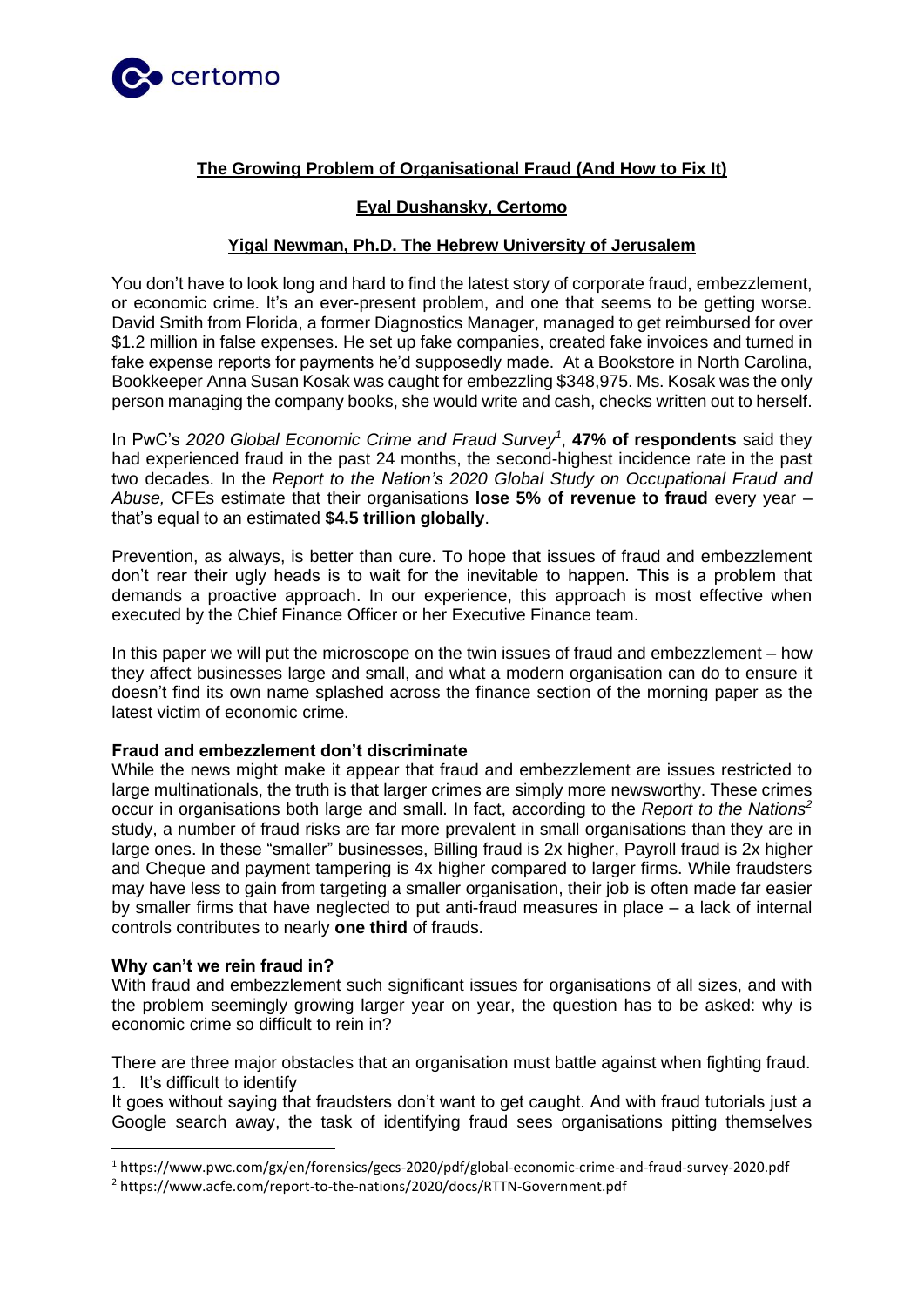

against the hive mind of the internet – a battle that is understandably difficult to win. Oftentimes an organisation will need help in identifying fraud: **43% of cases** are reported by a tip-off, with **half of those tip-offs** coming from employees.

# 2. It's difficult to prove

Given the consequences for getting caught, fraudsters are extremely diligent in covering their tracks. They know that any form of paper trail will greatly increase their chances of being caught, so go to great lengths to disguise their activity, make it appear legitimate, or disconnect it from themselves.

#### 3. It's expensive to rectify

According to the Report to the Nation's 2020 Global Study, the median loss per fraud case is \$125,000, while the average loss is \$1.5 million – a skew in numbers that indicates the largest frauds are colossal. Naturally, many business owners perceive the cost of preventing these crimes to be as high, or higher, than the likely loss in the event of "regular", non-colossal fraud.

Be that as it may, when money is fraudulently being taken out of a company's coffers, it is left with fewer resources to devote to fixing the issue and preventing similar issues into the future. In our experience, if an organisation isn't careful in preventing fraud, this white-collar crime can become a self-fulfilling prophecy, with the effects of the last case laying the groundwork for the next. It's critical that you break the chain.

### **Larger multinationals face additional risk**

While all organisations are at risk of fraud, larger organisations inherently face greater risks and greater consequences.

- 1. More bank accounts, more transactions, more opportunity
	- Multinationals deal across geographies, with hundreds or thousands of suppliers and partners and potentially millions of customers. With so many bank accounts and transactions to monitor, this landscape can become a breeding ground for the misappropriation of moneys.
- 2. Operational complexity offers more places to hide

Just as a multinational's external dealings become more complex as it grows, so too do its internal dealings. As operational complexity increases, it becomes easier for fraudsters to 'hide' within the organisation and quietly siphon off funds.

3. Forex markets create a smokescreen

Organisations that deal across currencies face a far greater challenge in identifying fraud than those who don't, as forex fees and ever-changing rates can form a handy excuse as to why slightly less money than expected arrived at its destination, embezzlement is easier to hide in a fluctuating market of multiple currencies. Currency fluctuations can make it quite easy for savvy embezzlers to get a slice of each forex transaction, particularly in multinationals that deal in volatile and exotic currencies, as these often aren't as carefully monitored as major currencies are.

4. Costs are higher

The more complex an organisation's accounting and finance systems, the more difficult fraud is to detect, and the more expensive it is to fix and prevent.

5. The bigger the name, the harder the fall

Fraud often represents a significant hit to any firm's reputation – within the organisation, with creditors and shareholders, with customers and the wider community. The financial blow of the fraud itself often pales in comparison to the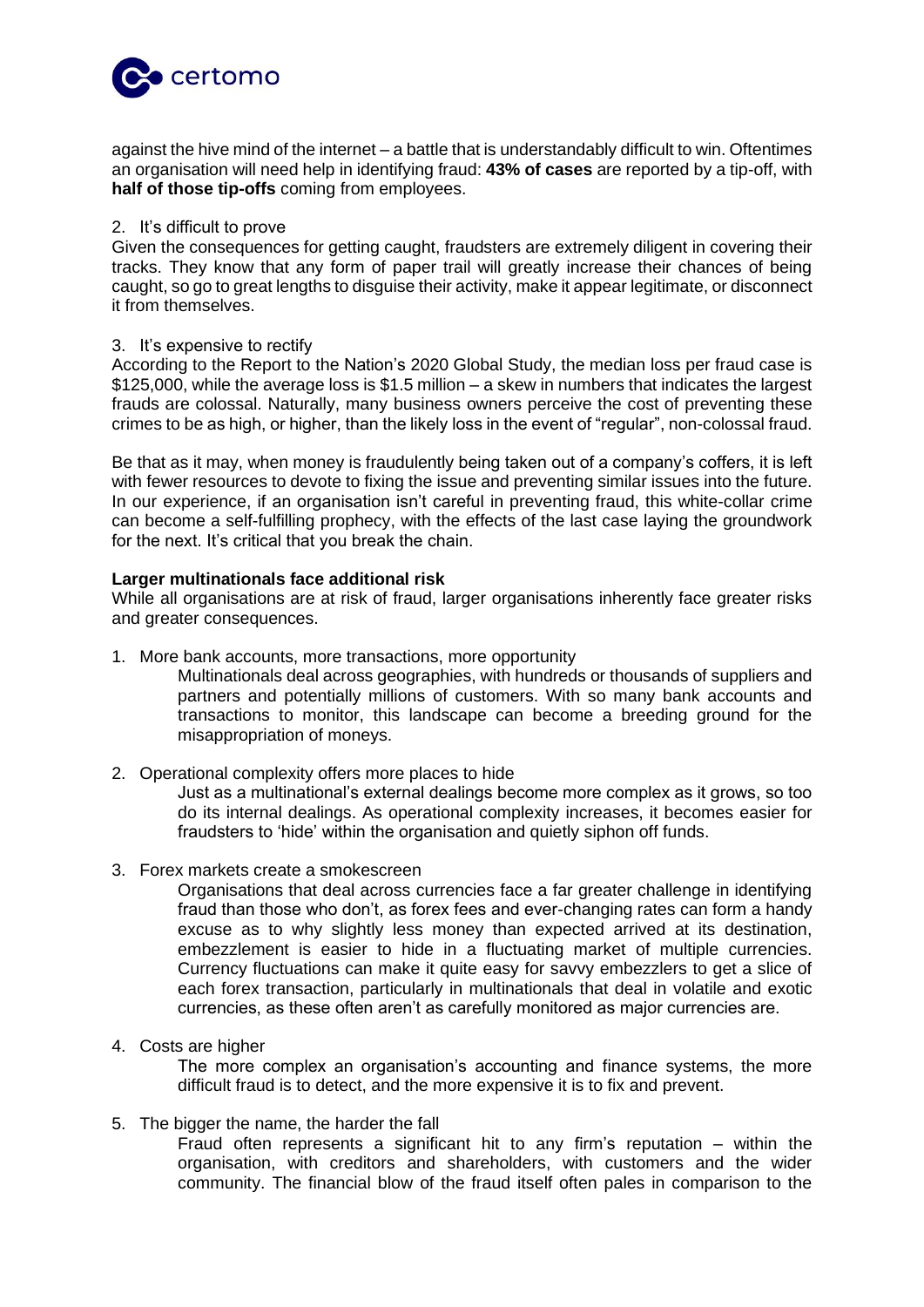

reputational damage it causes, as many stakeholders, suppliers and customers seek to sever ties with what they might deem a compromised business. Controlling this damage can prove incredibly difficult, as fraud makes for juicy news fodder, especially for multinationals, well known and recognized across the globe.

Having explained the underlying causes and effects, it's time to turn our attention to how might an organisation solve this growing problem.

#### **How can fraud be detected and prevented?**

Given what we now know, how might an organisation, multinational or otherwise, work to prevent instances of fraud and embezzlement?

As with any modern problem, technology presents several effective solutions, though they only form a part of a larger effort. You'll need to back the technology up with other strategies, including risk mitigation, training, governance, third-party management, candidate screening, and manually monitoring transaction processing. If you fail to take this multifaceted approach to combating fraud, you'll be far more likely to become a victim, and not just because a lack of process and procedures helps hide fraud in the clutter. Companies that choose to ignore these problems make themselves obvious targets to potential fraudsters - they're the lame deer in the herd that represents an easy kill. And without detection processes and with the fraudster sitting within your office perimeter, you could lose thousands, potentially millions, before the fraud is uncovered.

#### **A modern problem requires a modern solution**

It might feel counterintuitive to hear those instances of fraud are rising. Gone should be by now the days of cash and cheques being passed from hand to hand – every finance process has and should be digitized, meaning that every transaction should be recorded. But it is here where fraudsters see opportunity – a modern multinational is now faced with almost too much financial data, allowing fraud to be hidden within the endless zeroes and ones. Reducing fraud is often a simple matter of reducing complexity. Streamlining your accounting and finance practices reduces the number of places a fraudster can hide. In this way, global cash management can offer an effective solution to multinational fraud.

### **Trading slow and manual for instant and automated**

Humans are great at a lot of things, but processing endless data isn't one of them. Happily, that is one thing that technology is great at. Many multinational organisations are currently using rather inefficient accounting and finance systems that make them far more vulnerable to fraud. These systems:

- Are often drip-fed information in a disorderly way (data might come daily, weekly or monthly from different banks, transactions from different regions may be uploaded on different schedules.) This is causing more damage than benefit.
- Often task humans with manually pulling together this (already outdated) information, by applying endless hours of "data cleansing".
- Simply display the information as it comes in, with limited analysis and reporting functionality.

An organisation is thus left with an incomplete and/or an inaccurate picture of its finances based on data that might be a day old in some parts, and weeks or months old in others. This mismatch in timing may help hide frauds, by prompting the humans overlooking the data to ignore red flags because "the next batch of data will sort this out". Of course, by the time the next batch of data arrives, it includes more issues that will be ignored for the same reason, and so on.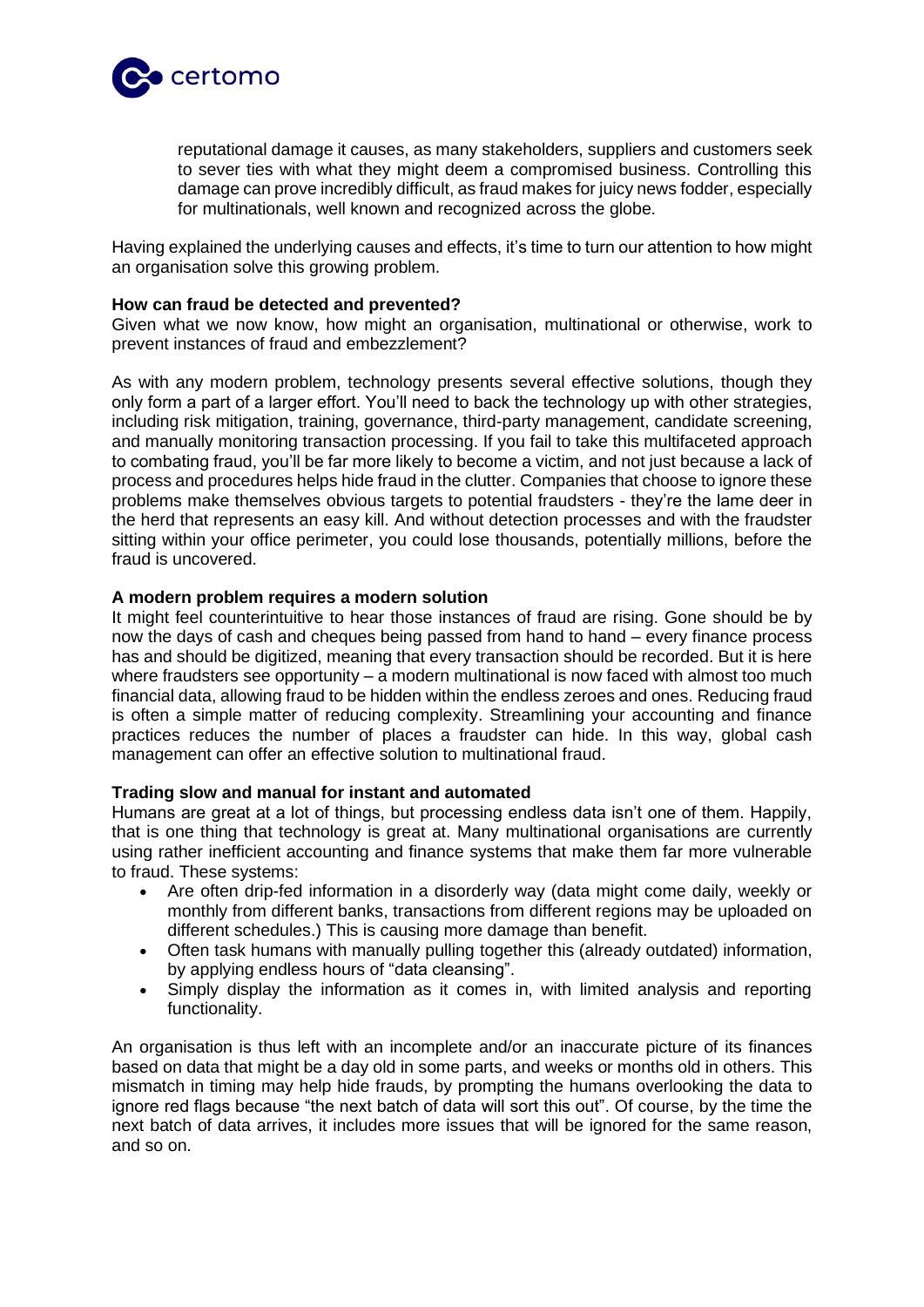

Global cash management systems - otherwise known as treasury systems, liquidity management systems, and cash and risk systems - represent the evolution of multinational finance. The best will:

- Aggregate all relevant information online, pulling the data directly from banks in real time.
- Use algorithms to make the data uniform and present it in a digestible, meaningful and contributing way.
- Offer an almost real-time view of a multinational organisation's finances.
- Allow for easy reporting and analysis to better identify the irregularities that so often point to fraud.
- Instantly and discreetly notify senior people of any suspect transactions.

These systems use machine learning to become ever better at identifying fraud. If they detect pattern that points to fraud, this pattern is added to the screening algorithm, ensuring any similar cases are picked up in the future. No matter where and when the fraud took place, what language, country, or currency it was in, the fraudster and their methods are shared across all organisations, ensuring the same strategy can't be used again. Global cash management systems seek to transform a multinational's greatest vulnerability to fraud – endless financial data – into its greatest strength. Rather than being able to hide within the zeroes and ones, fraudsters will instead circle themselves in red ink, as constantly evolving algorithms use data analysis to put a spotlight on irregularities.

## **Technology is only as good as the systems that surround it**

While technology is becoming better and better at *identifying* potential instances of fraud, *acting* on that information is up to you. According to PwC, **6 in 10 organisations** don't have a program to address bribery and corruption risk, and **barely half** are dedicating resources to risk assessment, governance and third-party management. We revealed earlier that a lack of internal controls contributed to **nearly one third of frauds**. While internal perpetrators (37%) account for slightly fewer total frauds than external perpetrators (39%), they account for far more at the upper end: **nearly half** of reported incidents resulting in **losses of US\$100 million or more** were committed by insiders.

All this is to say that technology will only take you so far. In order to effectively fight fraud, an organisation needs to take a more comprehensive approach that includes the following strategies:

- **Risk assessment and mitigation:** All fraud risks should be identified, prioritized, and addressed. The fraud landscape is in a constant state of flux, so robust risk assessments should be conducted regularly across departments and geographies.
- **Governance and monitoring:** Make a person or team responsible for ensuring fraud policies are defined, fraud procedures are sound, and your organisation is constantly monitored for potential instances of fraud.
- **Training and reporting:** Perhaps the best weapon against fraud is education and exposure. If you're open about your efforts to combat fraud, and if you educate your employees on what to look out for, you're far less likely to become a target. If fraud does occur, you'll also be in a far better position to catch it, as fraud awareness training makes employees over **50% more likely** to use formal fraud reporting mechanisms.

### **Part investment, part insurance**

Given the above, it's evident that fighting fraud demands real and ongoing investment, in terms of technology and strategy, money and time. Unfortunately, this hurdle is where many organisations tend to fall. **Less than 30%** of PwC survey respondents strongly agreed that they had been able to successfully implement or upgrade their technology, citing high costs, low resources and a lack of the supporting systems described above.